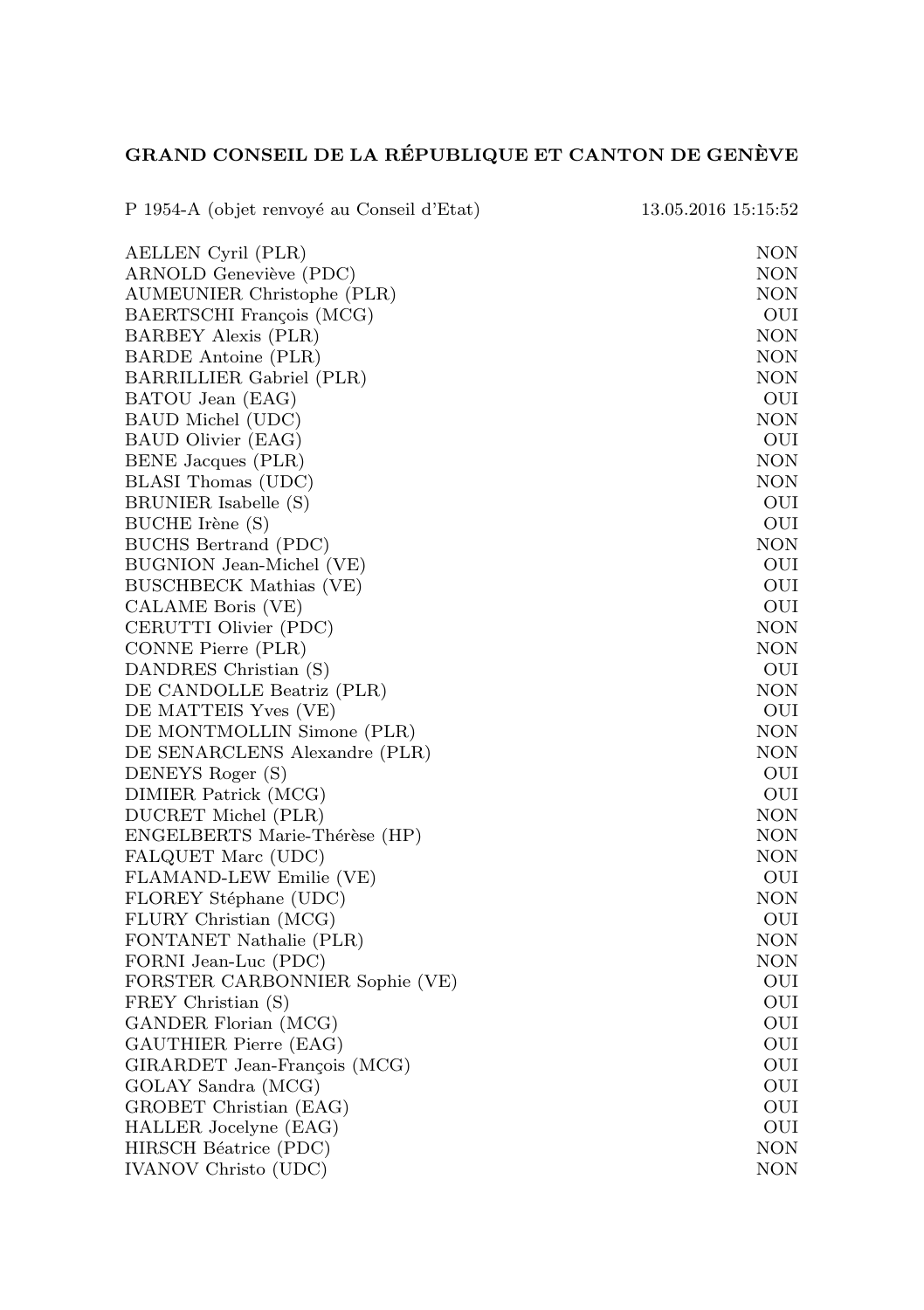| <b>JEANNERET Claude (MCG)</b>       | OUI               |  |  |  |  |
|-------------------------------------|-------------------|--|--|--|--|
| KLOPFENSTEIN BROGGINI Delphine (VE) | OUI               |  |  |  |  |
| KLOPMANN Sarah (VE)                 |                   |  |  |  |  |
| LANCE François (PDC)                | OUI<br>$\rm{NON}$ |  |  |  |  |
| LEFORT François (VE)                | OUI               |  |  |  |  |
| LEYVRAZ Eric (UDC)                  | ABS               |  |  |  |  |
| MAENDLY Norbert (UDC)               | <b>NON</b>        |  |  |  |  |
| MAGNIN Danièle (MCG)                | OUI               |  |  |  |  |
| MAITRE Vincent (PDC)                | <b>NON</b>        |  |  |  |  |
| MARTI Caroline (S)                  | OUI               |  |  |  |  |
| MEISSNER Christina (HP)             | OUI               |  |  |  |  |
| METTAN Guy (PDC)                    | <b>NON</b>        |  |  |  |  |
| MIZRAHI Cyril (S)                   | OUI               |  |  |  |  |
| MONTANT Bénédicte (PLR)             | <b>NON</b>        |  |  |  |  |
| MOYARD Salima (S)                   | OUI               |  |  |  |  |
| PERLER Frédérique (VE)              | OUI               |  |  |  |  |
| PFEFFER André (UDC)                 | <b>NON</b>        |  |  |  |  |
| PISTIS Sandro (MCG)                 | OUI               |  |  |  |  |
| PYTHON André (MCG)                  | OUI               |  |  |  |  |
| RAPPAZ Henry (MCG)                  | OUI               |  |  |  |  |
| RIEDWEG Bernhard (UDC)              | <b>NON</b>        |  |  |  |  |
| RIELLE Jean-Charles (S)             | OUI               |  |  |  |  |
| ROMAIN Jean (PLR)                   | <b>NON</b>        |  |  |  |  |
| SANCHEZ Jean (MCG)                  | OUI               |  |  |  |  |
| SAPIN Françoise (MCG)               | OUI               |  |  |  |  |
| SCHNEIDER HAUSSER Lydia (S)         | OUI               |  |  |  |  |
| SCHNEUWLY Nathalie (PLR)            | <b>NON</b>        |  |  |  |  |
| SELLEGER Charles (PLR)              | <b>NON</b>        |  |  |  |  |
| SOBANEK Marion (S)                  | OUI               |  |  |  |  |
| SORMANNI Daniel (MCG)               | OUI               |  |  |  |  |
| SPUHLER Pascal (MCG)                | OUI               |  |  |  |  |
| VALENTIN Francisco (MCG)            | OUI               |  |  |  |  |
| VALIQUER GRECUCCIO Nicole (S)       | OUI               |  |  |  |  |
| VANEK Pierre (EAG)                  | OUI               |  |  |  |  |
| VON ARX-VERNON Anne Marie (PDC)     | <b>NON</b>        |  |  |  |  |
| VOUMARD Jean-Marie (MCG)            | OUI               |  |  |  |  |
| VUILLOD Georges (PLR)               | <b>NON</b>        |  |  |  |  |
| WENGER Thomas (S)                   | OUI               |  |  |  |  |
| WICKY Raymond (PLR)                 | NON               |  |  |  |  |
| ZAUGG Christian (EAG)               | OUI               |  |  |  |  |

## Résultats:

| Oui        | 48 |
|------------|----|
| Non        | 36 |
| Abstention |    |